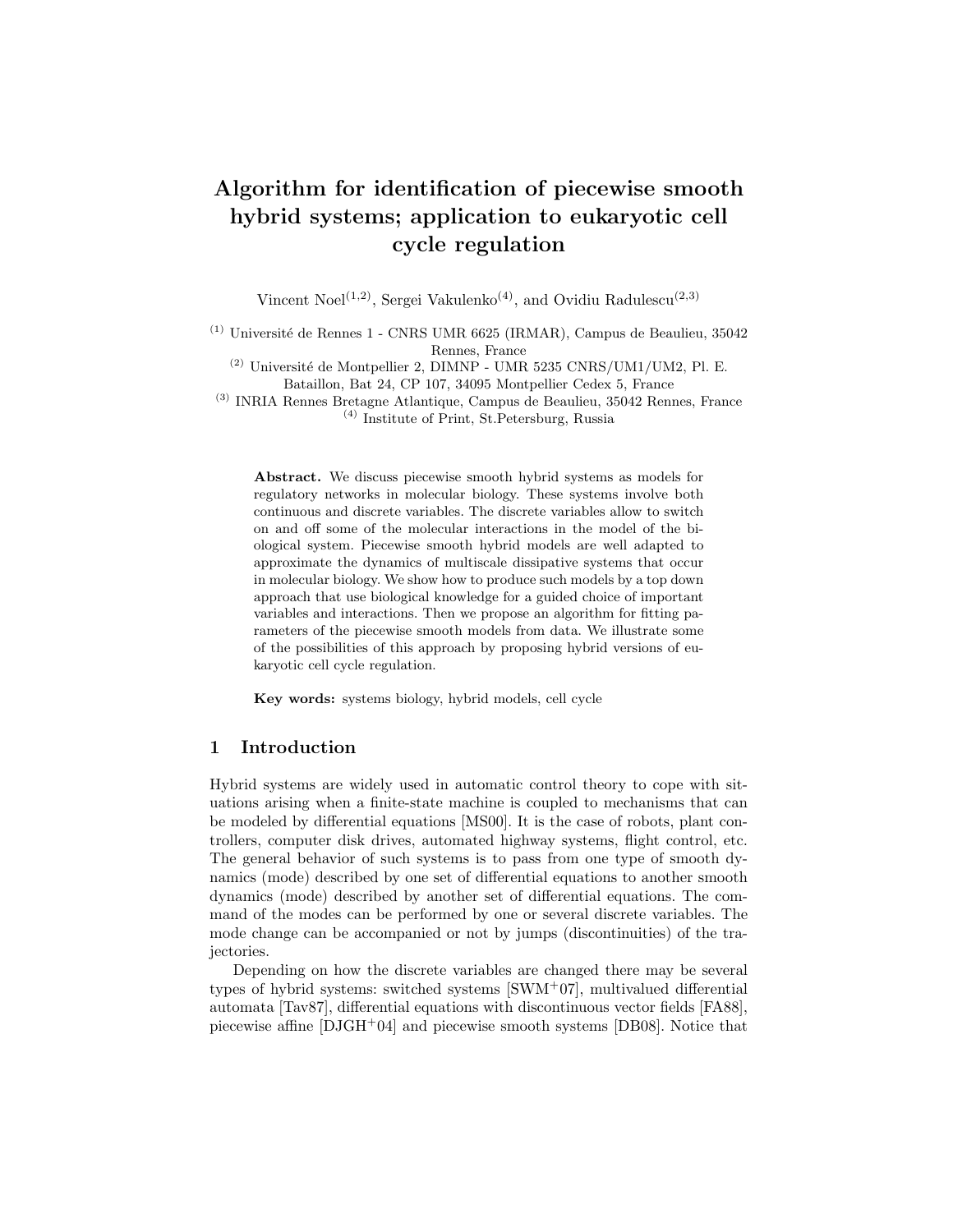#### 2 Lecture Notes in Computer Science: Authors' Instructions

in the last two cases, the mode changes when the trajectories attain some smooth manifolds.

Piecewise affine hybrid systems have been used to model dynamics of gene networks [DJGH+04,GRW07]. In these models, the gene variables evolve towards discrete values (attractors). The transient dynamics leading to attractors is considered to be piecewise affine where the linear part of the dynamical equations is defined by a diagonal matrix with negative entries. The transitions between discrete attractors are dictated by the relative position of the above variables with respect to some thresholds. Piecewise-affine hybrid models can be effectively used in verification studies, for instance computing the set of reachable states of a model. Identification of piecewise-affine models is a difficult problem approached elsewhere with various methods such as affine approximations of vector fields [DMT10] and discrete/continuous optimization algorithms [BBG00].

Although sufficient for certain applications like gene networks, piecewise affine models are less adapted to describe phenomena where the dynamics between two successive discrete events is strongly nonlinear. A typical example of such phenomena is the machinery of the cell cycle. Proteolytic degradation of the cyclins is switched on rapidly by the cyclin dependent kinase complexes but between two successive switchings the complexes have non-linear dynamics implying several positive (autocatalytic processes) and negative feed-back loops. These non-linear processes contribute to the robustness of the mechanism.

The idea of piecewise smooth systems arises naturally in the context of biochemical systems with multiple separated timescales. The dynamics of a multiscale, dissipative, large model, can be reduced to the one of a simpler model, called dominant subsystem [RGZL08,GRZ10,GR08]. The dominant subsystem depends on the comparison among the time scales of the large model. For nonlinear models, the dominant subsystem (which can be assimilated to a mode) is only piecewise constant and can change several times during the dynamics. The model reduction methods proposed in [GR08,RGZL08] generate dominant subsystems whose reactions rates are multivariate monomials of the concentration variables, like in the well-known S-systems [SV87]. Indeed, when applied to models using mass action kinetics, quasi-steady state and quasi-equilibrium approximations [GRZ10] lead to lumped models in which the reactions rates result from solving systems of polynomial equations. In general, these polynomials contain only a few terms (fewnomials). The solutions of such systems are much simplified in the case of total separation of the nonconstant terms in the fewnomials and lead to monomial rates. The rate of the same reaction can be represented by different monomials in different dominant subsystems (modes). For instance, the rate of a Michaelis-Menten mechanism depends linearly on the concentration of the substrate for small concentrations and is constant at saturation. We expect that more general rate laws [LUK10] can be treated similarly in our approach.

In this paper we propose a heuristic to construct appropriate modes and adequate piecewise smooth models by using a top-down approach. Then, we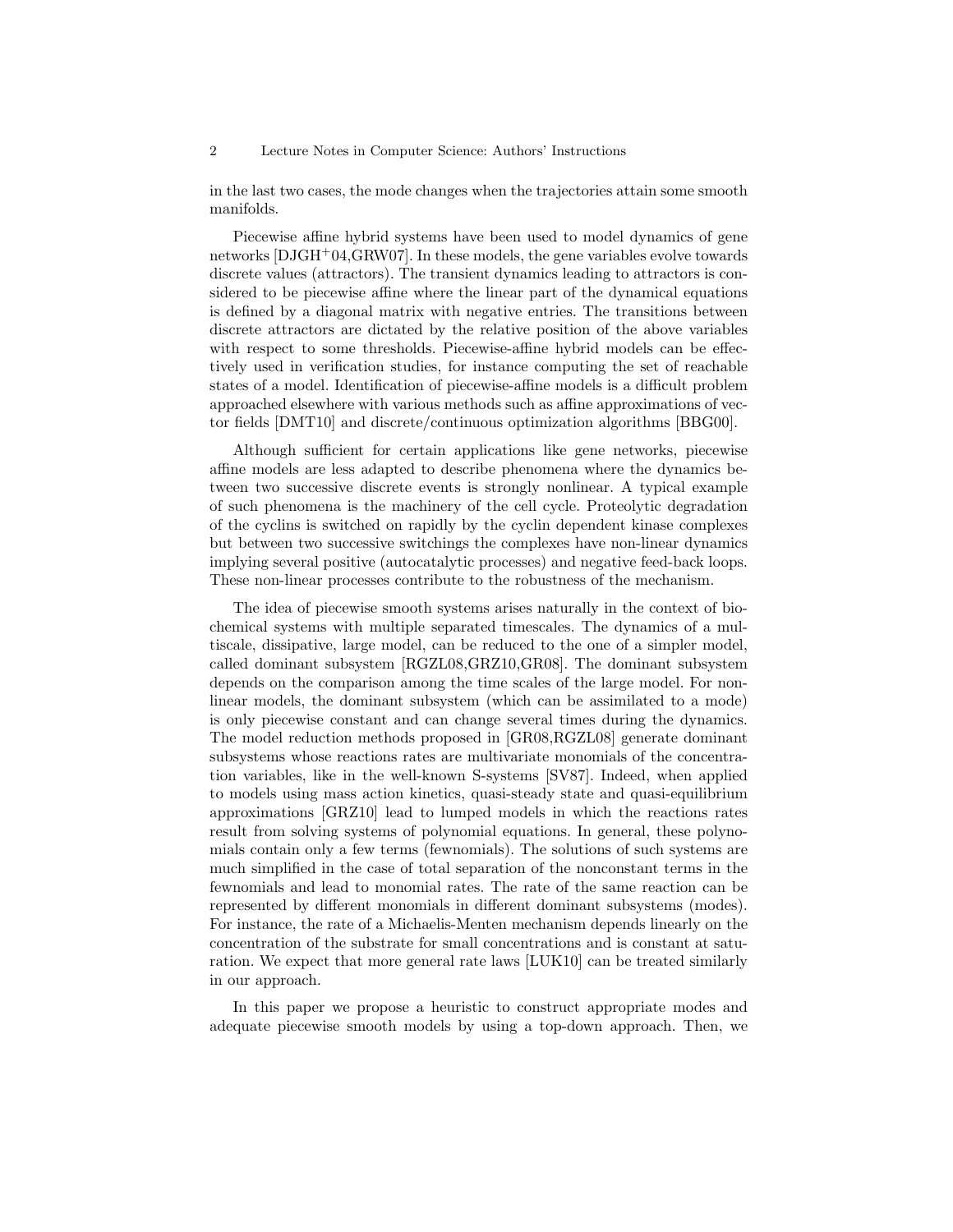show how the parameters of the hybrid model can be identified from data or from trajectories produced by existing smooth, but more complex models.

# 2 Hybrid models

We consider the so-called hybrid dynamical systems (HDS) consisting of two components: a continuous part,  $u$ , satisfying the equations

$$
\frac{du_i}{dt} = f_i(u(t), s(t)), \quad t > 0,
$$
\n(2.1)

where  $u(t) = (u_1(t), u_2(t), ..., u_n(t)) \in \mathbb{R}^n$ , and a discrete part  $s(t) \in S$ , where S is a finite set of states. We consider that there is an increasing series  $\tau_0 =$  $0 < \tau_1 < \ldots < \tau_k < \ldots$  such that the discrete variables are piecewise constant on the intervals  $[\tau_i, \tau_{i+1}]$  and that they change values at  $t = \tau_k$ . The continuous variables can also have discrete jumps at  $t = \tau_k$ .

Typically, in molecular networks, the continuous variables are protein concentrations and the discrete states may be gene or protein activities described by boolean variables  $s(t) = (s_1(t), s_2(t), ..., s_m(t))$ , where  $s_j(t) \in \{0, 1\}$ .

There are several possible ways to define the evolution of the s variables. Rather generally, this can be done by a time continuous Markov chain with transition probabilities  $p(s, s', u)$  from the state s to the state s' (per unit time) depending on current state  $u(t)$ . However, in many molecular regulatory networks, transition probabilities dependence on  $u$  is not smooth. For instance, the probability for s to jump is close to one if  $u$  goes above some threshold value, and close to zero if  $u$  is smaller than the threshold. We can, in certain cases, neglect the transition time with respect to the time needed for  $u$  variables to change. Assuming that some of the discrete variables contribute to production of u and that other contribute to the degradation of u we obtain a general model of hybrid piece-wise smooth dynamical system

$$
\frac{du_i}{dt} = \sum_{k=1}^{N} s_k P_{ik}(u) + P_i^0(u) - \sum_{l=1}^{M} \tilde{s}_l Q_{il}(u) - Q_i^0(u),
$$
  

$$
s_j = H(\sum_{k=1}^{n} w_{jk} u_k - h_j), \quad \tilde{s}_l = H(\sum_{k=1}^{M} \tilde{w}_{lk} u_k - \tilde{h}_l),
$$
 (2.2)

where H is the unit step function  $H(y) = 1, y \ge 0$ , and  $H(y) = 0, y < 0$ ,  $P_{ik}, P_i^0, Q_{il}, Q_i^0$  are positive, smooth functions of u representing production, basal production, consumption, and basal consumption, respectively. Here  $w, \tilde{w}$  are matrices describing the interactions between the u variables,  $i = 1, 2, ..., n$ ,  $j =$  $1, 2, ..., N, l = 1, ..., M$  and  $h, \tilde{h}$  are thresholds.

One will usually look for solutions of the piecewise-smooth dynamics (2.2) such that trajectories of  $\boldsymbol{u}$  are continuous. However, we can easily extend the above definitions in order to cope with jumps of the continuous variables. Similarly to impact systems occurring in mechanics [DB08], the jumps of the continuous variables can be commanded by the following rule:  $\boldsymbol{u}$  instantly changes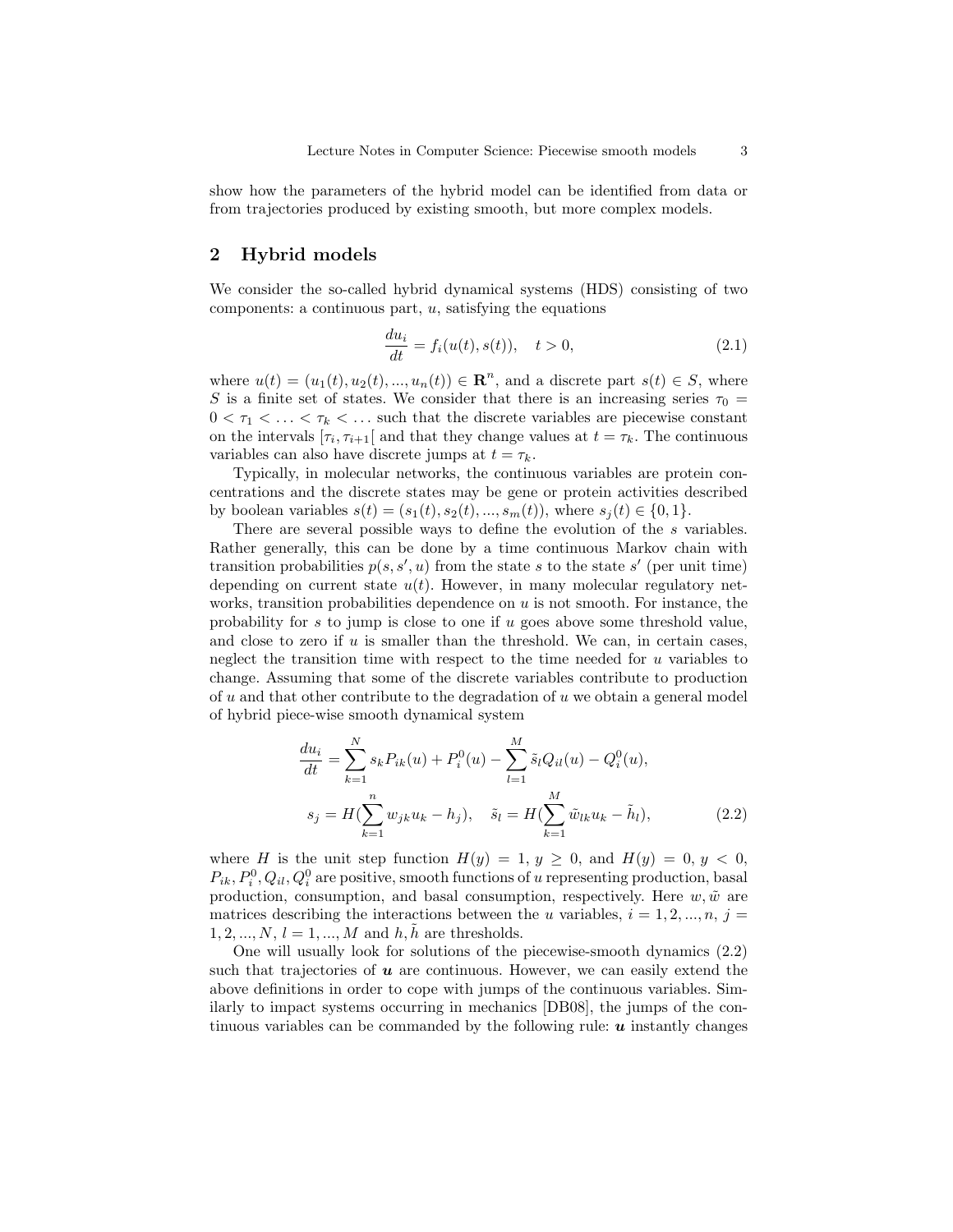to  $p_j^{\pm}(u)$  whenever a discrete variable  $\hat{s}_j = H(\sum_{k=1}^n \hat{w}_{jk}u_k - \hat{h}_j)$  changes. The  $\pm$  superscripts correspond to changes of  $\hat{s}_j$  from 0 to 1 and from 1 to 0, respectively. We can consider reversible jumps in which case the functions  $p_j^{\pm}(u)$ satisfy  $p^+ \circ p^- = Id$ . The typical example in molecular biology is the cell cycle. In this case, the command to divide at the end of mitosis is irreversible and corresponds to  $p_j^+(\mathbf{u}) = \mathbf{u}/2$ . No return is possible,  $p_j^-(\mathbf{u}) = \mathbf{u}$ .

The class of models (2.2) is too general. We will restrict ourselves to a subclass of piecewise smooth systems where smooth production and degradation terms are assumed multivariate monomials in  $u$ , plus some basal terms:

$$
P_{ik}(\mathbf{u}) = a_{ik} u_1^{\alpha_1^{ik}} \dots u_n^{\alpha_n^{ik}},
$$
  
\n
$$
P_i^0(\mathbf{u}) = a_i^0
$$
  
\n
$$
Q_{il}(\mathbf{u}) = \tilde{a}_{il} u_1^{\alpha_1^{il}} \dots u_n^{\alpha_n^{il}}
$$
  
\n
$$
Q_i^0(\mathbf{u}) = \tilde{a}_i^0 u_i
$$
\n(2.3)

which will be chosen according to an heuristic presented in the next sections.

This restriction does not reduce the power of the method. As argued in the introduction, the monomial rates represent good approximations for nonlinear networks of biochemical reactions with multiple separated timescales [RGZL08,GR08]. More generally, rational functions are good candidates for general rate laws [LUK10]. However, when concentrations are very large or very small the monomial laws are recovered. For instance, Michaelis Menten, Hill, or Goldbeter-Koshland reactions switch from a saturated regime where rates are constant to a small concentration regime where rates follow power laws. Finally, by methods described in [Vak02,VG03] one can show that the above subclass of models can approximate with arbitrary precision any structurally stable dynamics.

These models have several advantages with respect to standard models in molecular biology and neuroscience based on differential equations. They allow us to simulate, in a fairly simple manner, discontinuous transitions occurring in such systems (see a typical graph describing time evolution of protein concentration within cellular cell cycle, Fig.5.1). The discontinuous transitions result either from fast processes or from strongly non-linear (thresholding) phenomena. This class of models is also scalable in the sense that more and more details can be introduced at relatively low cost, by increasing the number of discrete variables and the size of the interaction matrices.

The definition of the rates slightly extends the one used in S-systems, introduced by Savageau [SV87]. Our choice was motivated by the fact that S-systems proved their utility as models for metabolic networks whose dynamics we want to encompass by considering the modes. The introduction of basal terms avoids spurious long living states when some products have zero concentrations.

# 3 Regulated reaction graphs and hybrid reaction schemes

Interaction mechanisms in molecular biology can be schematized as regulated reaction graphs.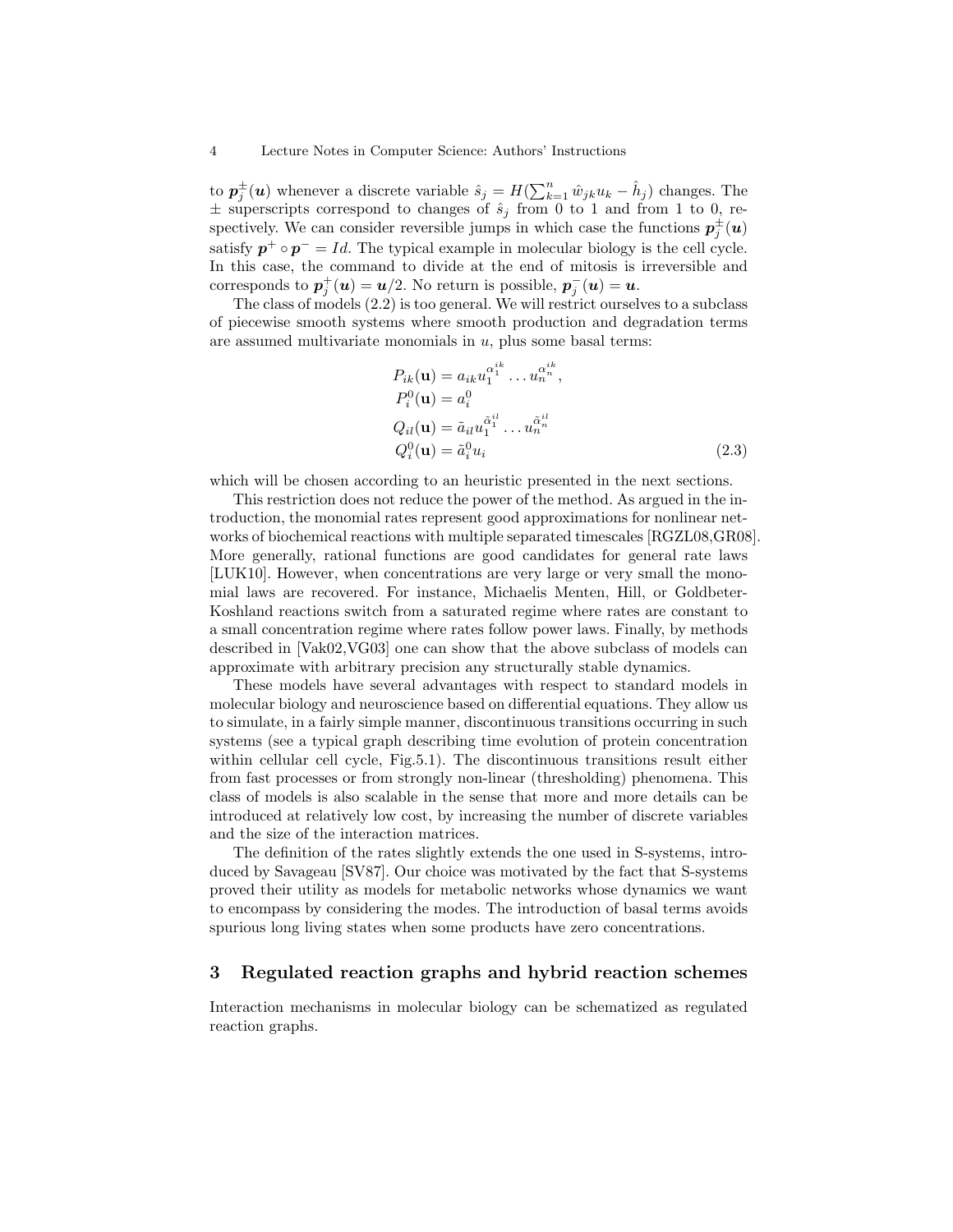A regulated reaction graph is a quadruple  $(V, R, E, E_r)$ . The triplet  $(V, R, E)$ , where  $E \subset V \times R \cup R \times V$ , defines a reaction bipartite graph, ie  $(x, y) \in E$  iff  $x \in V, y \in R$  and x is a substrate of R, or  $x \in R, y \in V$  and y is a product of x.  $E_r \subset V \times R$  is the set that defines regulations,  $(x, z) \in E_r$  if the rate of the reaction  $z \in R$  depends on  $x \in V$  and x is not a substrate of R.

Similar structures of regulated reactions where proposed elsewhere for nonhybrid models [LUK10].

In order to define a hybrid model we first need a hybrid reaction scheme. This consists in saying, for each given species, whether its production/degradation can be switched on and off and by which species, also which species modulate the production/degradation of a given species in a smooth way. This means specifying a partition of the regulations  $E_r = E_r^d \cup E_r^c$ . A regulation  $(x, r) \in E_r^d$  is discrete if the decision to switch on and off the reaction  $r$  depends (among others) on x. Discrete interactions manifest themselves punctually as a consequence of thresholding and/or of rapid phenomena. The continuous regulations guide the dynamics of the modes. Similarly, there is a partition of the reactions  $R =$  $R^s \cup R^c$ . A reaction r belongs to the switched reactions  $r \in R^s$  if  $(x, r) \in E^d_r$ , for some  $x \in V$ . The role of the regulators (continuous if they modulate the reaction rate, discrete if they contribute to switching it on and off) should be indicated on the graph together with the signs of the regulations.

#### 4 Identification of piecewise smooth models

We would like to develop methods allowing to find the parameters of a model from the class introduced above that best describes the observed trajectories of a biological system. These trajectories can come from experiments or can be produced by non-hybrid models. In both situations we obtain a model whose parameters can be easily interpreted in biological terms. The hybrid model can be further analyzed or used to model more complex situations.

In the following we present a reverse engineering algorithm that works well for systems with sharp transitions.

Data. n trajectories (time series)  $u_1(t),..., u_n(t)$  given at time moments  $t_0, t_1$ ,  $..., t_N$ . A regulated reaction graph (the smooth/discrete partition of the regulations can be unspecified).

Output. A model of the type  $(2.2)$ ,  $(2.3)$  with values of the parameters that fit well the data.

The algorithm has several steps, some of them involving several alternative numerical solutions. For some of the steps the choice of the numerical solution was adapted to the application presented in the paper, which is the reconstruction of a hybrid cell cycle oscillator.

I. Choice of hybrid reaction scheme and of monomials giving the smooth part of the rates.

The reaction rates have the forms given by (2.3). The monomial exponents  $\alpha_{ij}, \tilde{\alpha}_j^i$ , the rate functions defining the modes, the mode switching and the jumps can be obtained from the following heuristic rules: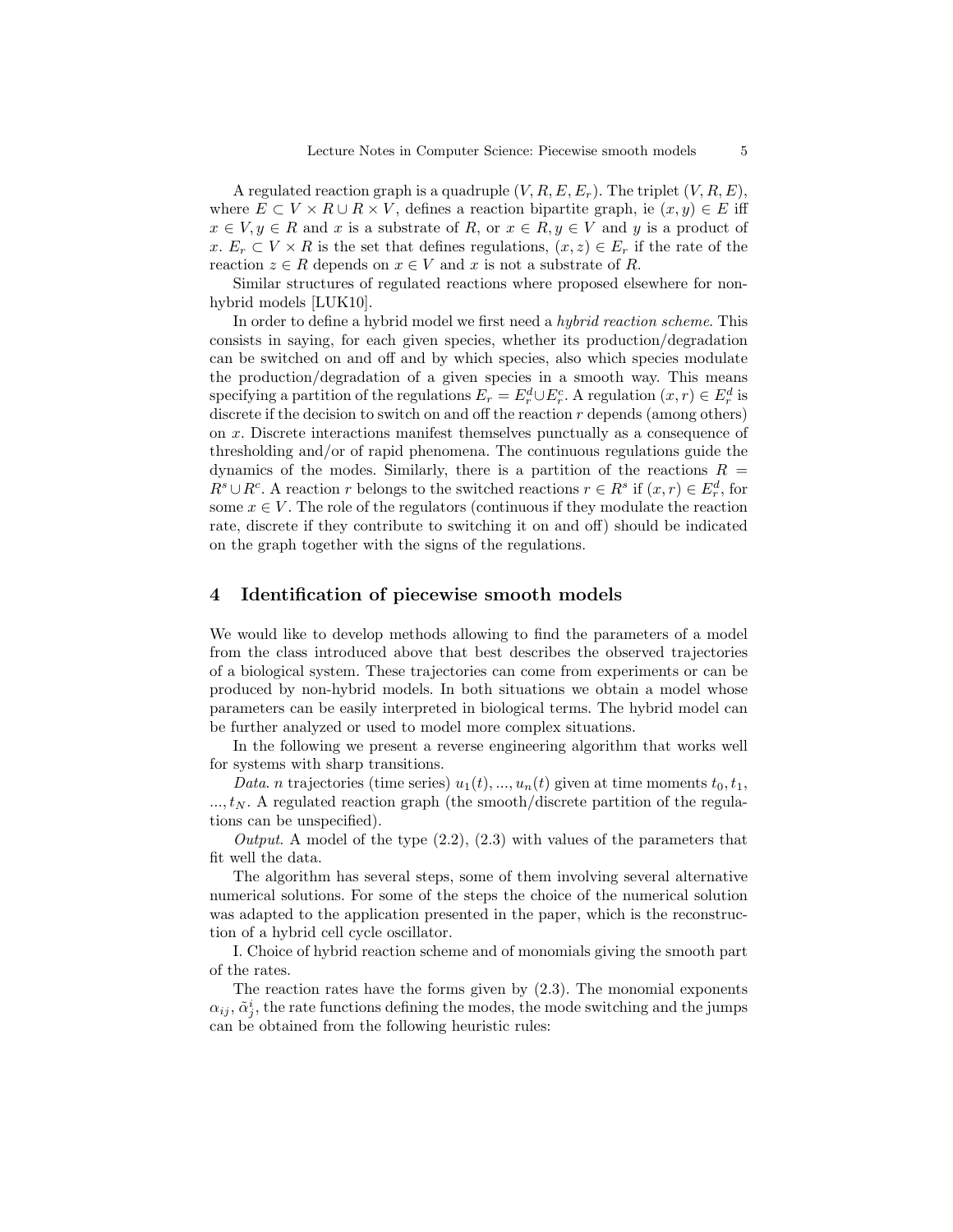- 6 Lecture Notes in Computer Science: Authors' Instructions
- i) If a reaction j is activated then  $\alpha_j^i = 1$  for all activators and  $\alpha_j^i = -1$  for all inhibitors  $i$  in the absence of cooperativity. Cooperativity may be taken into account by considering  $|\alpha_j^i| > 1$ .
- ii) Basal rates are constant for reactions without substrates and proportional to the concentration of the substrate otherwise.
- iii) If activated reactions are present with intermittence, their non-basal rates are multiplied by discrete variables  $s_i$ ; this defines the mode switching.
- iv) If a continuous variable  $u_i$  is known to induce a jump decision (for instance cell division), it should appear in the definition of the jump discrete variables  $\hat{s}$ . The functions  $p(u)$  follow from biological observations.

Once the hybrid reaction scheme chosen, we want to fit the remaining model parameters in order to reproduce the observed dynamics.

II. Detection of the events locations.

We look for K time intervals  $I_1, I_2, ..., I_K$ . The dynamics on each of the intervals is smooth, it is given by  $(2.2)$  with the s variables fixed. Mode transitions (change of the variables) occur at the borders of these intervals. We denote the switching times as  $\tau_1, \ldots \tau_K$ .

Finding  $\tau_k$  is a problem of singularity detection. This could be done by various methods, for example by wavelet analysis. Here we decided to use the derivatives of the reaction rates to locate the mode switching events. The peaks of these derivatives indicate the positions of switching events, whereas the sign of the derivatives indicate the sign of the change (activation if positive, inactivation if negative). With this simple criterion we are able to reconstruct the sequence of modes which is defined by the values of the boolean variables  $s(t)$ .

III. Determining the mode internal parameters.

The previous steps define a set of modes and the static event location. Given a choice of the modes internal parameters the hybrid trajectories can be integrated without knowing the discrete regulations (this will allow the dynamic event location at the next step): the values of s between two successive events are enough. Modes internal parameters are obtained by optimization. Let  $u_i^{modes}(t)$ be the continuous hybrid trajectories obtained by integrating the modes between the calculated transition times. We use a parallel version of Lam's simulated annealing algorithm [CDR99] to minimize the following objective function:

$$
F = \sum_{i,k} C_k (u_i^{modes}(t_k) - u_i(t_k))^2,
$$

where  $C_k$  are positive weights. The choice of the weights depends on the dynamical features one wants to reproduce. For instance, for the cell cycle application we choose weights that increase with time. We thus penalize large time deviations that can arise from the loss of synchronicity among variables  $u_i$  and avoid the period misfit that could arise between the hybrid and the smooth dynamics after dynamic event location.

IV. Determining the mode control parameters and dynamic event location.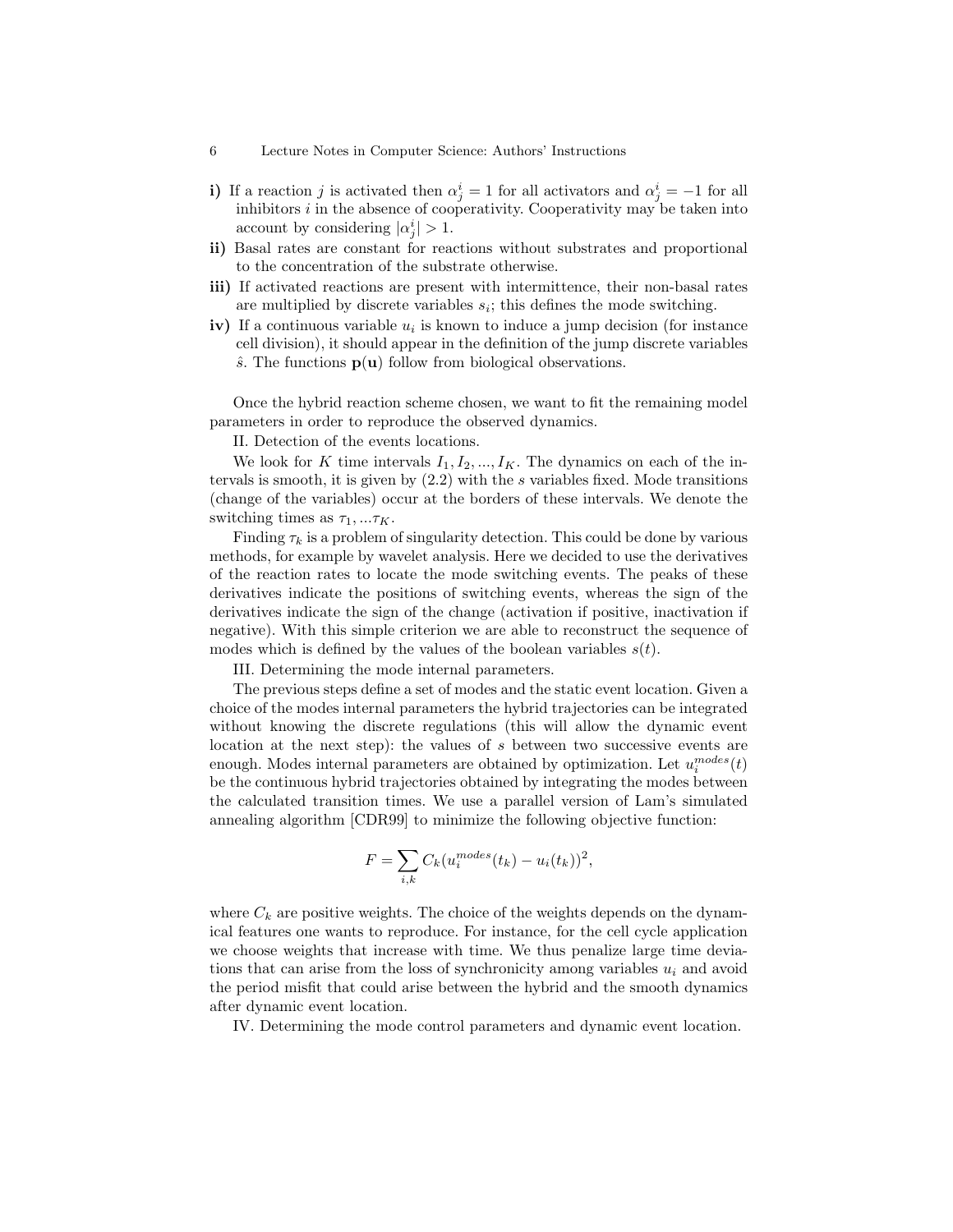Let  $s_m = H(\sum_{(m,j)\in E^r} w_{mj}u_j - h_j)$  be the discrete variables determined above. Let  $s_k^m$  be the constant values of  $s_m$  on  $I_k$ . Consider now the optimal trajectories  $u_i^{modes*}(t_i)$  obtained before.

Then, one should have

$$
\left(\sum_{(m,j)\in E^r} w_{mj} u_j^{modes*}(t_l) - h_j\right) s_k^m > 0, \text{for all } t_l \in I_k,\tag{4.1}
$$

which is a linear programming problem for  $w_{mj}$  that can be resolved (if it has a solution) in polynomial time.

# 5 Examples



Fig. 5.1. (Top Left) Trajectories of the non-hybrid model by Tyson [Tys91]. (Top Right) Trajectories of the hybrid model. (Bottom Left) Reaction graph of the nonhybrid model. (Bottom Right) Reaction graph of the hybrid model.

A simple cell cycle model As a simple example let us consider the minimal model proposed by Tyson for Cdc2 and Cyclin interactions [Tys91]. This model, which contains initially 6 species and 9 reactions, can be reduced to only 2 species and 4 reactions (details of the reduction will be given elsewhere), while keeping the same dynamics. The two species left are Cyclin-Cdk complexes, with two phosphorylation states: phosphorylation of both monomers  $(Cpp :=$  $Cyclin_p.Cdc2_p$ , or only Cyclin phosphorylated  $(Cp := Cyclin_p.Cdc2)$ .

$$
\frac{d[Cpp]}{dt} = k_1 - k'_4[Cpp] - k_4[Cpp][Cp]^2
$$
  
\n
$$
\frac{d[Cp]}{dt} = -k_6[Cp] + k'_4[Cpp] + k_4[Cpp][Cp]^2
$$
\n(5.1)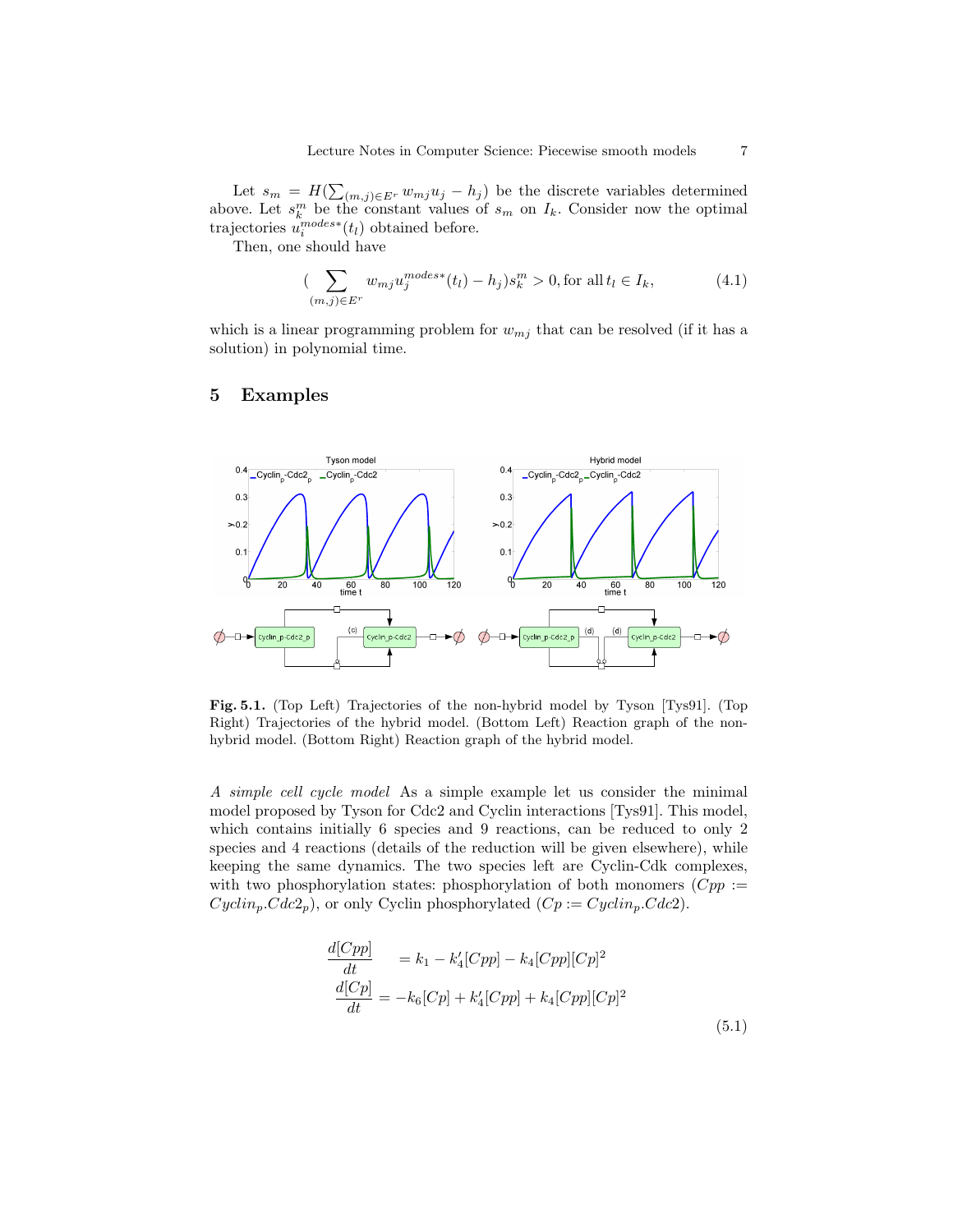#### 8 Lecture Notes in Computer Science: Authors' Instructions

The regulated reaction graph and the hybrid scheme are represented in Fig.5.1. The dynamics of this model is quite simple. The linear dephosphorylation is slower than the production of Cpp. This create an accumulation of Cpp. Then at some threshold the Cp produced activates the second, faster, dephosphorylation, which drains the accumulated Cpp. Here we model this second, faster reaction as an hybrid reaction, totally controlled by thresholds. This is justified by the observed peaks of the rate derivative (Fig.5.2) and leads to the following hybrid model:

$$
\frac{d[Cpp]}{dt} = \tilde{k}_1 - \tilde{k}'_4[Cpp] - \tilde{k}_4s[Cpp]
$$
\n
$$
\frac{d[Cp]}{dt} = -\tilde{k}_6[Cp] + \tilde{k}'_4[Cpp] + \tilde{k}_4s[Cpp]
$$
\n(5.2)

where  $s = H(w_1[Cpp] + w_2[Cp] - h)$  is the boolean variable.

After the parameter fit we find that  $w_1$  and  $w_2$  are both positive.

For this model no jumps of the continuous variables are needed. Indeed, at the end of mitosis, all continuous variables have small values. Bringing their values to half would not change much the behavior of the model.



Fig. 5.2. Rate derivative for the simple cell cycle model.

Generic mammalian cell cycle model A complex example with mode switching and jumps is obtained from Novak and Tyson 2006 generic cell cycle model [Csi06]. The generic model contains four different versions, each of them reproduce the cell cycle for a different eukaryote organism : Mammalians, Xenopus embryo, Budding yeast, Fission Yeast. Our study will only focus on the mammalian version. This model contains 12 species and 34 reactions.

We briefly discuss the steps of the algorithm applied to this model.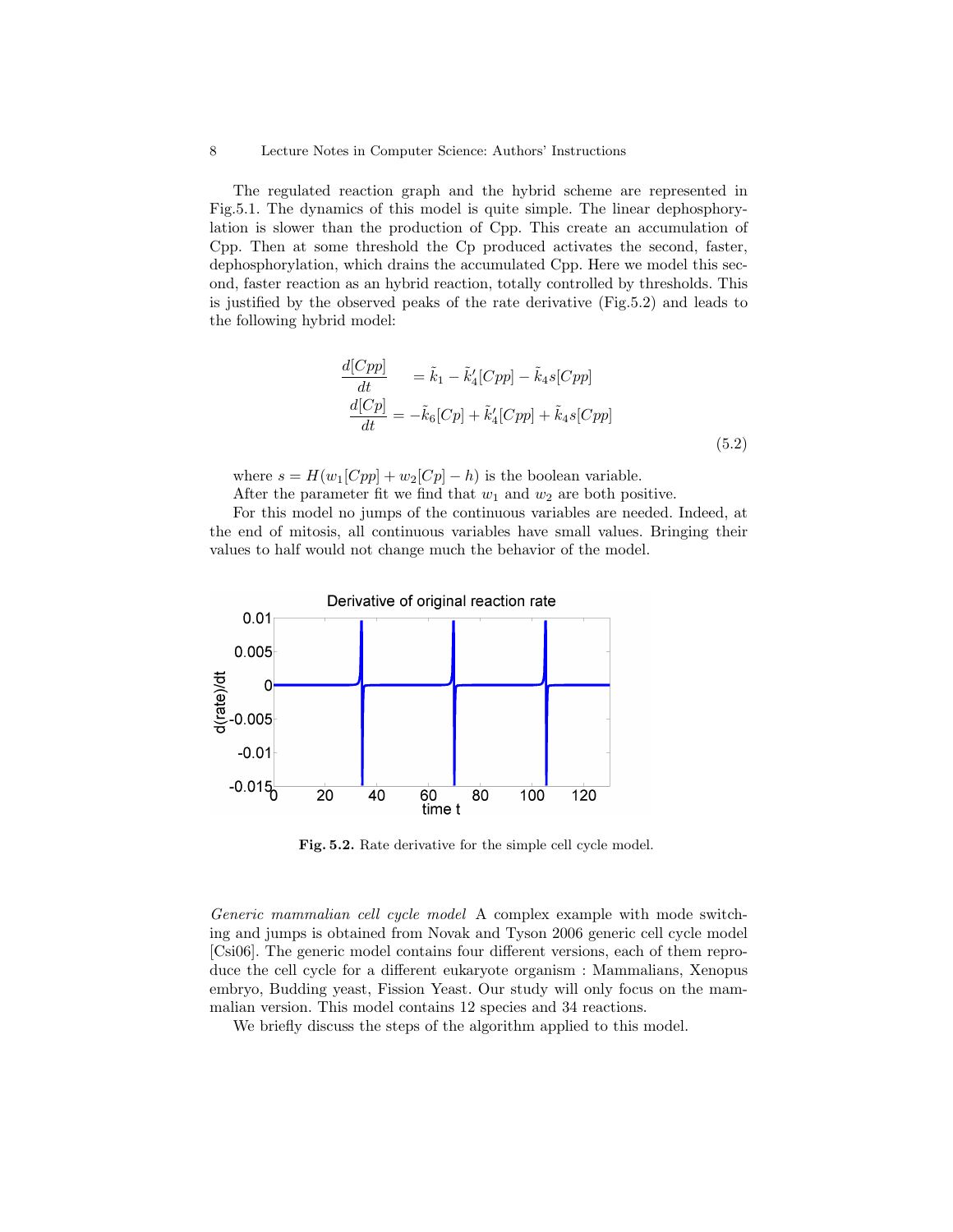Choice of the hybrid scheme. Four of these reactions are typically switchlike, following Goldbeter-Koshland kinetics. Another reaction is following Hill kinetics, and also shows switch-like behavior. These reactions are replaced by switched reactions whose rates are simplified monomial rate multiplied by a boolean variable.

For instance the reaction that produces Cyclin-B, induced by the cell mass, is defined by the following kinetic rate:

$$
R = ksb_{pp} [Mass] GK(kafb [CycB], kifb, Jafb, Jifb)
$$
 (5.3)

In this case we can replace the Goldbeter-Koshland (GK) function by a boolean variable (see Fig.5.3) and obtain the following simpler rate:

$$
R' = k s b_{pp} [Mass] s
$$
 (5.4)

where s is a boolean variable.



Fig. 5.3. left: Reaction flow of the GK function, right: Derivative of reaction flow of the GK function.

Detection of the transitions. Static event locations follow from the positions of the peaks of the derivative of the reactions rates with respect to time. For the reaction considered above, we find 2 peaks per period of the cell cycle model (see Fig. 5.3), which correspond to switching the reaction from an active state to an inactive one and back. At the end of this step, we obtain a list of the transitions points for each switched reaction, and the status of the switched reactions during each mode (ie between successive transitions) as boolean variables.

Fitting the hybrid model parameters. Once we have this definition, we can fit the model, using the parallel simulated annealing algorithm. As a control we can see the results of the fitting on the rate of the reaction considered above (Fig.5.4).

Computing the mode control parameters. The final goal is to obtain a dynamic definition of these events location, by computing the regulation matrix  $w$  and the thresholds h for all the boolean variables.

For instance, the reaction discussed is controlled by the function  $f(u)$  $-37.32[CycA] - 1.694[CycB] - 173.7[CycE] - 177.8[APCP] + 331.2[Cdc20a] +$  $97.8[Cdc20i] - 78.5[Cdh1] - 107.1[CKI] + 0.3481Mass + 53.52[pB] + 1337[TriA] +$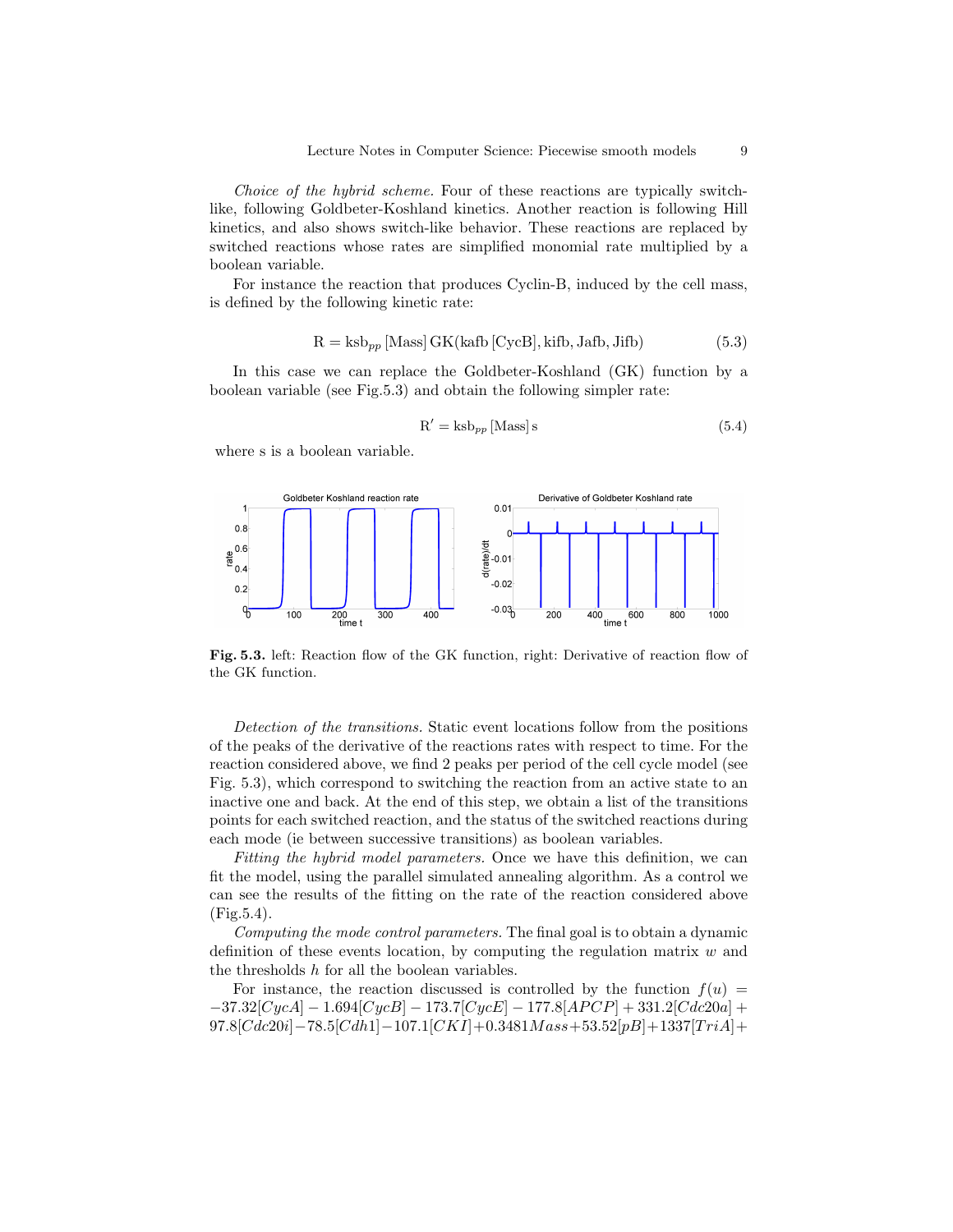

Fig. 5.4. left: Original reaction flow, right: Hybrid reaction flow.

 $39.57[TriE]$ , which is the parameter of the Heaviside function. The sign of this event function will control the state of the reaction, keeping it inactive if the function is negative, and activating the reaction when the function is positive (Fig.5.5).



Fig. 5.5. Event location function, ie the Heaviside function parameter.

On Fig.5.6, we can see the trajectories of the hybrid model (with dynamic event location), compared to those of the original model.

# 6 Conclusion

The results that we present are a proof of principle that piecewise smooth hybrid models can be constructed with a simple heuristic from basic information about biochemical interactions. Using this class of hybrid models instead of piecewiselinear approximations provides, in many situations, a better balance between discrete and smooth interactions. The identification algorithm proposed in the paper combines the static location of the events, the identification of the modes by simulated annealing, and the identification of the mode control parameters by dynamic location. The hardest step of this algorithm is the simulated annealing. Furthermore, for large models, we expect several solutions for the mode control parameters. We are currently improving the algorithm to cope with these situations. A better choice of the modes dictated by model reduction techniques could reduce the time for simulated annealing. Also, we are investigating the use of event location functions that are linear in the logarithms of the continuous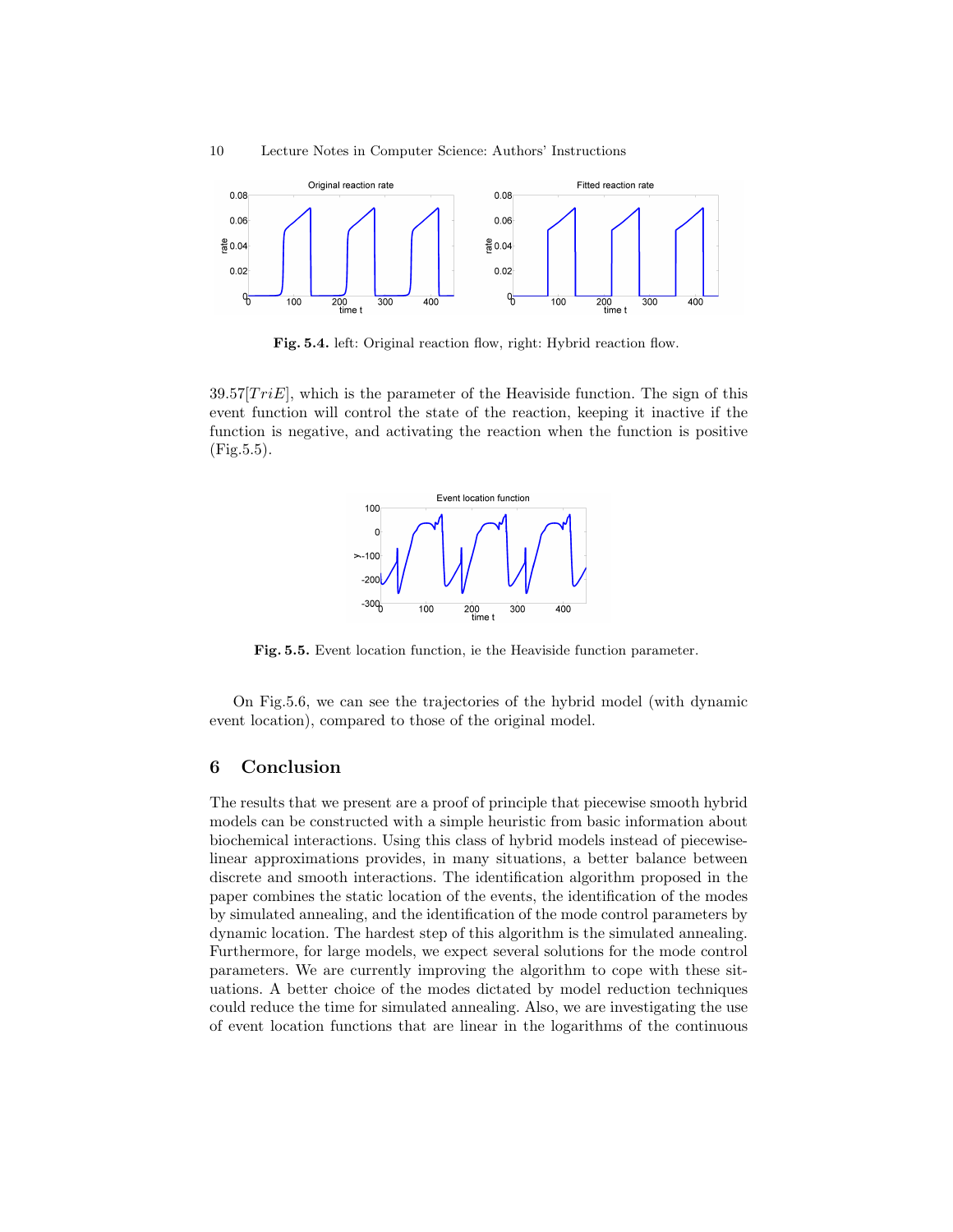

Fig. 5.6. (Left) Trajectories of four main variables of the non-hybrid model by Novak and Tyson [NT04]. (Right) Trajectories of the hybrid model. (blue : Cyclin-A, green : Cyclin-B, red : Cyclin-C, aqua : cell size)

variables. According to the ideas of the introduction, these nonlinear location functions will indicate changes of the dominant monomials in the rate functions, more accurately than the linear location functions. Moreover, they can be obtained directly from the initial smooth model without the need to solve (eventually undetermined) dynamic location inequations. Improved segmentation techniques are needed for future application of the algorithm directly to data.

In the future we will apply the heuristic and the fitting algorithm to model complex situations when signaling pathways interact with the eucaryotic cell cycle. The resulting hybrid models will also be used to investigate emerging properties of regulatory networks such as viability and robustness.

### 7 Acknowledgements

We thanks J.Reinitz for sending us a version of his parallel simulated annealing code.

## References

- [BBG00] PI Barton, JR Banga, and S. Galan. Optimization of hybrid dis- $\text{crete}/\text{continuous}$  dynamic systems. Computers  $\mathcal B$  Chemical Engineering, 24(9-10):2171–2182, 2000.
- [CDR99] K.W. Chu, Y. Deng, and J. Reinitz. Parallel simulated annealing by mixing of states 1. Journal of Computational Physics, 148(2):646–662, 1999.
- [Csi06] Csikász-Nagy, A. and Battogtokh, D. and Chen, K.C. and Novák, B. and Tyson, J.J. Analysis of a generic model of eukaryotic cell-cycle regulation. Biophysical Journal, 90(12):4361–4379, 2006.
- [DB08] M. Di Bernardo. Piecewise-smooth dynamical systems: theory and applications. Springer Verlag, 2008.
- [DJGH<sup>+</sup>04] H. De Jong, J.L. Gouzé, C. Hernandez, M. Page, T. Sari, and J. Geiselmann. Qualitative simulation of genetic regulatory networks using piecewise-linear models. Bulletin of Mathematical Biology, 66(2):301–340, 2004.